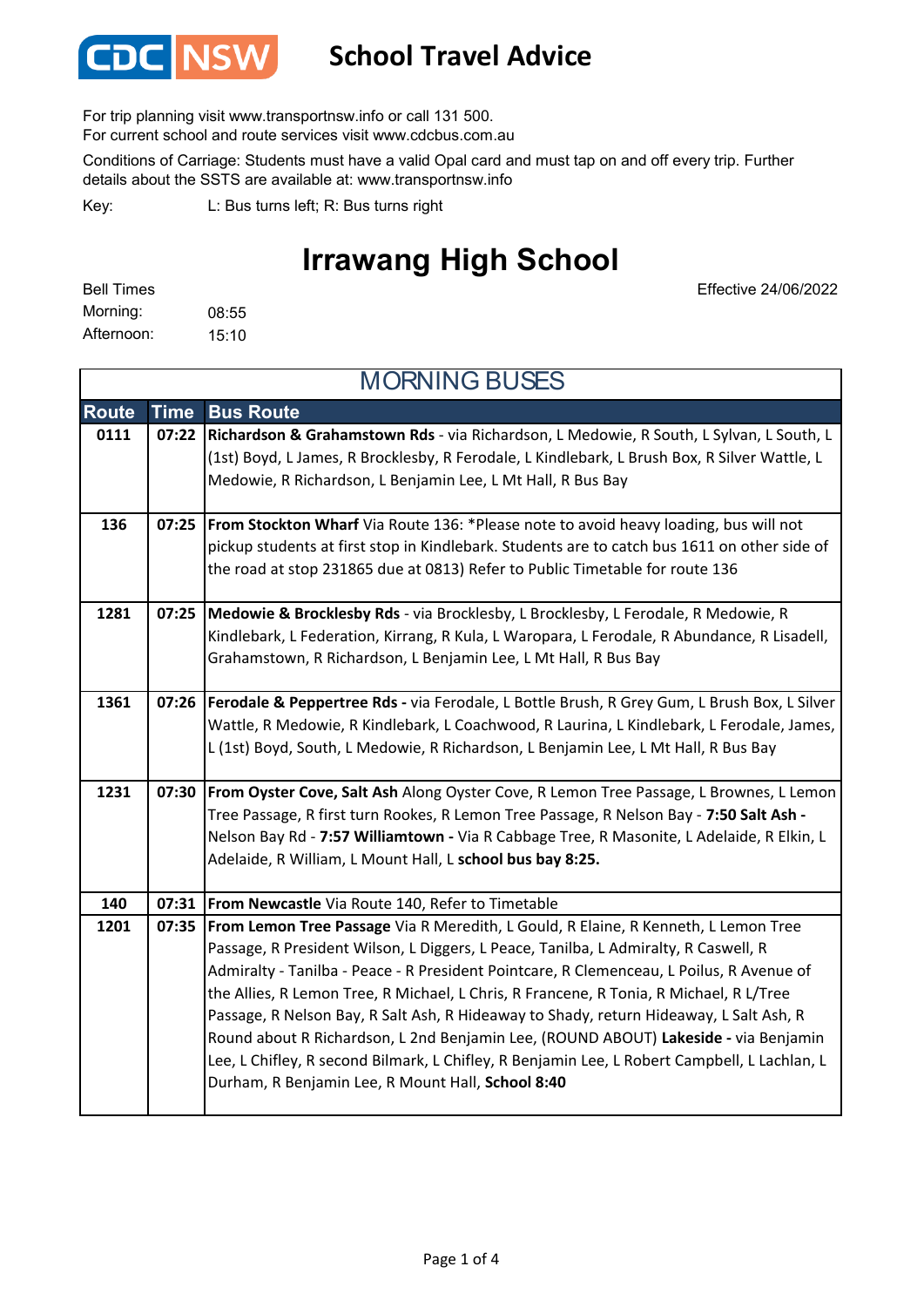# **CDC** NSW School Travel Advice

| <b>Route</b> | <b>Time</b> | <b>Bus Route</b>                                                                            |
|--------------|-------------|---------------------------------------------------------------------------------------------|
| 1301         | 07:35       | From Lemon Tree Passage Shops Via Meredith, L Gould, R Elaine, R Kenneth, L/Tree            |
|              |             | Passage, R Fairland's, R Tanilba, R Wychewood, R Strathmore, L Fairland's, R L/Tree         |
|              |             | Passage, R Pr Wilson, L Diggers, L Peace - Tanilba - L Admiralty, R Caswell, R Admiralty, L |
|              |             | Tanilba - Peace - R Pr Poincare, R Clemenceau, L Poilus, R Ave of the Allies, R L/Tree      |
|              |             | Passage, R Nelson Bay - 8:09 Salt Ash - R Richardson, L Benjamin Lee, L Mt Hall, L          |
|              |             | Ceadarwood, L Mt Hall, R Bus Bay 8:27.                                                      |
|              |             |                                                                                             |
| 1381         |             | 07:35   From Williamtown School via Nelson Bay, L Medowie, R South, R Champion, L           |
|              |             | Sunningdale, L Lakewood L South, R Sylvan, Boyd, R James, R Kindlebark, R Laurina, L        |
|              |             | Coachwood, R Kindlebark, 8.00am R Heritage, R Sassin, L Federation, L Medowie, R Kirrang,   |
|              |             | R Fisher, L Lewis, R Ryan, L Abercrombie, L Evans, R Kula, R Kirrang, R Ferrodale, L        |
|              |             | Abundance, R Lisadell - Grahamstown, R Richardson, L Ben Lee, R Hastings (2nd), R Ben       |
|              |             | Lee, L Mt Hall Rd to school 8:32                                                            |
|              |             | Students in the red area are required to board public bus (see route 136)                   |
| 1451         | 07:44       | Kirrang after Medowie Rd - via Kirrang, R Fisher, L Lewis, R Ryan, L Abercombie, L Evans, R |
|              |             | Kula, R Kirrang, R Ferodale, L Fairlands, R Lisadell, Grahamstown, R Richardson, L Benjamin |
|              |             | Lee, L Mount Hall, R Bus Bay                                                                |
| 1271         | 07:45       | Clarence Town Art Hall, R Clarence Town to Seaham, L Dixon, R Warren - 8:05 Seaham          |
|              |             | Shops - along Seaham, R Torrence, L Cross, L Clarence town - Woodville, L Brandy Hill, R    |
|              |             | Seaham - William Bailey, R Port Stephens, L William, R Adelaide, R Elkin, L Adelaide, L     |
|              |             | Glenelg, L Sturgeon, R Glenelg, L Irrawang, Mount Hall, to School Bus Bay 8:40              |
| 0144         |             | 07:45   From Seaham turnaround along Seaham, R Brandy Hill, R Clarencetown, R Dixon, R      |
|              |             | Warren, Seaham, R Hinton turn around at Ambaura Close, returns Hinton, R Seaham, R          |
|              |             | Adelaide, R Elkin, L Elkin, L Adelaide, R William, L Irrawang, Mount Hall to School         |
|              |             |                                                                                             |
| 1611         | 08:02       | Carolina at Royal, via Carolina, uTurn RAB, R Boundary, L Medowie, L Silver Wattle, L       |
|              |             | Brush Box, R Kindlebark, R Ferodale, L Medowie, L South, R Champion, L Sunningdale, L       |
|              |             | Lakewood, L South, L Medowie, R Richardson, L Benjamin Lee, L Mt Hall, R Bus Bay            |
| 1322         | 08:25       | From Roslyn Estate Via Tregenna, R Alton, L Rees James, L Bellevue, L Dawson, L Beaton, L   |
|              |             | Fairchild, L Bennett, R Dawson, L Howell, R Dawson, L Bellevue, R Hwy, L Richardson, R      |
|              |             | Watt, R Morton, L Cambridge, L Mount Hall, L Bus Bay 8:40.                                  |

| <b>AFTERNOON BUSES</b> |             |                                                                                               |
|------------------------|-------------|-----------------------------------------------------------------------------------------------|
| <b>Route</b>           | <b>Time</b> | <b>Bus Route</b>                                                                              |
| 1463                   |             | 14:40   Medowie Bus 2 Via Mt Hall, R Benjamin Lee, R Richardson, L Grahamstown, Lisadell, L   |
| Wed                    |             | Abundance, R Ferrodale, L Medowie, R Silverwattle, L Brushbox, L Kindlebark, R Laurina L      |
| Only                   |             | Coachwood, L Kindlebark                                                                       |
| 1621                   |             | 14:40   Medowie Bus 1 Via Mt Hall, R Benjamin Lee, R Richardson, L Grahamstown, Lisadell, L   |
| Wed                    |             | Fairlands, R Ferodale, L Waropara, L Kula, L Evans, R Abercrombie, R Ryan, L Lewis, R Fisher, |
| Only                   |             | L Kirrang, Federation, R Kindlebark                                                           |
| 2434                   | 14:40       | Medowie Bus 3 Via Mt Hall, R Benjamin Lee, R Richardson, L Medowie, R South, L Sylvan,        |
| Wed                    |             | Boyd, R James, Ferodale, R Kindlebark, R Laurina, L Coachwood, Kindlebark                     |
| Only                   |             |                                                                                               |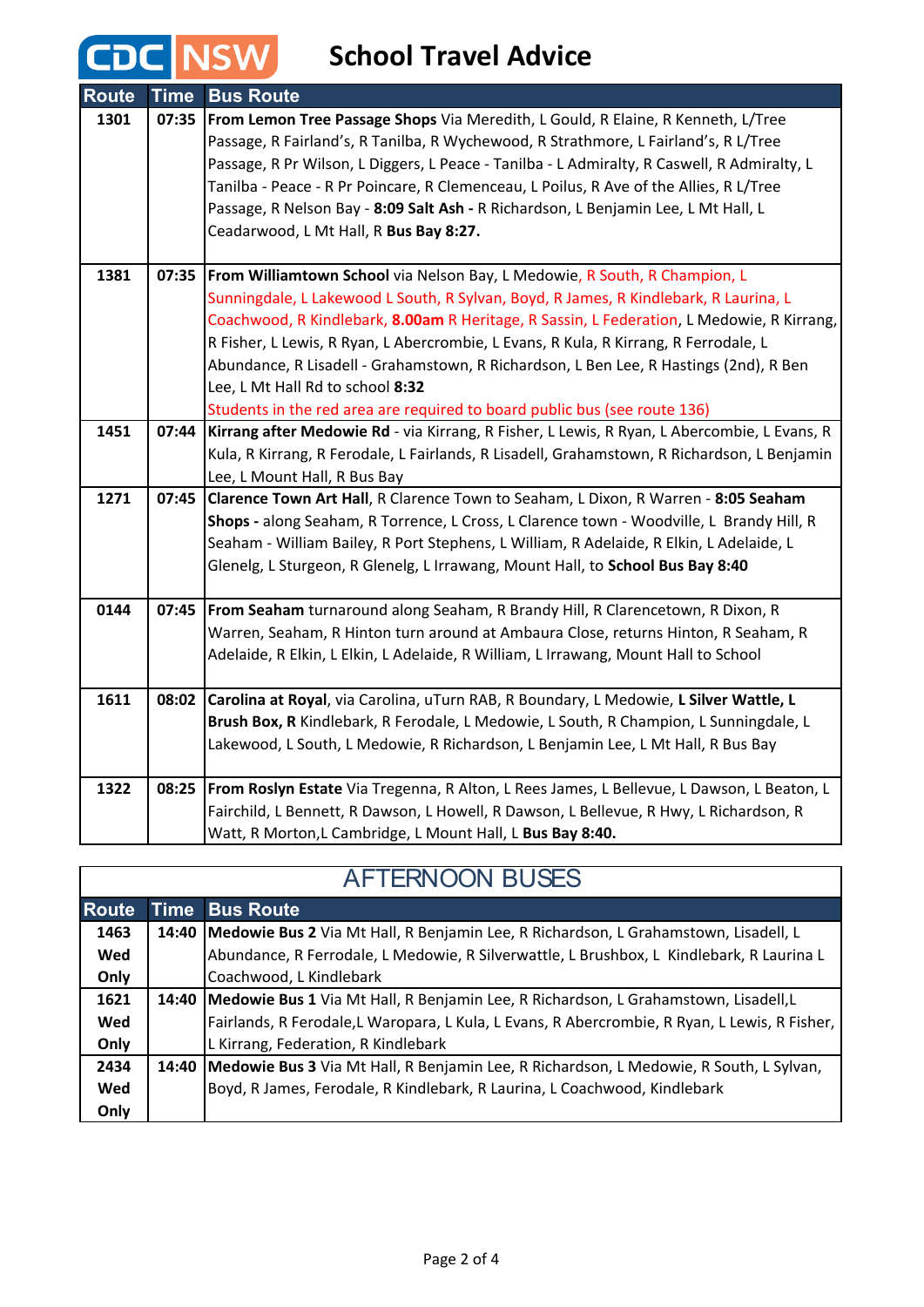# **CDC** NSW School Travel Advice

| <b>Route</b> | <b>Time</b> | <b>Bus Route</b>                                                                                                                                                                    |
|--------------|-------------|-------------------------------------------------------------------------------------------------------------------------------------------------------------------------------------|
| 1623         | 14:45       | To Medowie, The Bower, Pacific Dunes via Mount Hall, R Benjamin Lee, R Richardson, L                                                                                                |
| Wed          |             | Medowie, R South, R Champion, L Sunningdale, L Lakewood, L South, R Medowie, R                                                                                                      |
| Only         |             | Brocklesby, James, Ferodale, R Kindlebark, L Brush Box, R Silver Wattle, L Medowie, L                                                                                               |
|              |             | Ferodale, L Abundance, R Lisadell, R Fairlands, R Ferodale, R Medowie, L Brocklesby, L                                                                                              |
|              |             | Brocklesby, L Ferodale, R Medowie, R Boundary, L Carolina                                                                                                                           |
|              |             |                                                                                                                                                                                     |
| 1631         | 15:15       | To Seaham via R Mount Hall, Irrawang, R William, L Sturgeon, R Glenelg, R Adelaide, R Elkin                                                                                         |
|              |             | - At Hunter River HS transfer Clarence Town pax to route 1272 - Via Elkin, L Adelaide, L                                                                                            |
|              |             | William Bailey - Bridge, Seaham, L Hinton, turn around at Ambaura, returns Hinton, L                                                                                                |
|              |             | Seaham, L Brandy Hill, R Clarence Town, R Dixon, R Warren Seaham Shop 4:00, continues                                                                                               |
| 1621         |             | along Seaham to Eskdale Park                                                                                                                                                        |
| Mon,         | 15:15       | Medowie Bus 1 Via Mt Hall, R Benjamin Lee, R Richardson, L Grahamstown, Lisadell, L<br>Fairlands, R Ferodale,L Waropara, L Kula, L Evans, R Abercrombie, R Ryan, L Lewis, R Fisher, |
| Tue, Thu     |             | L Kirrang, Federation, R Kindlebark                                                                                                                                                 |
| & Fri        |             |                                                                                                                                                                                     |
| Only         |             |                                                                                                                                                                                     |
| 1623         | 15:15       | To Medowie, The Bower, Pacific Dunes via Mt Hall, R Benjamin Lee, R Richardson, L                                                                                                   |
| Mon,         |             | Grahamstown, Lisadell, L Fairlands, R Ferodale, L Peppertree, R Muir, L Medowie, R Silver                                                                                           |
| Tue, Thu     |             | Wattle, L Brush Box, R Kindlebark, L Ferodale, James, R Brocklesby, L Ferodale, R Medowie,                                                                                          |
| & Fri        |             | R Boundary, L Carolina, uTurn RAB, R Boundary, L Medowie, L South, R Champion, L                                                                                                    |
| Only         |             | Sunningdale, L Lakewood, L South                                                                                                                                                    |
| 136          | 15:17       | To Stockton via Medowie and Newcastle Airport via Mt Hall Rd, R Benjamin Lee, R                                                                                                     |
|              |             | Richardson, L Grahamstown, Lisadell, L Abundance, R Ferodale, L Medowie, R Federation, L                                                                                            |
|              |             | Kindlebark, L Coachwood, R Laurina, L Kindlebark, L Ferodale, James, L Boyd, South, R                                                                                               |
|              |             | Sylvan, R South, L Medowie Rd, R Nelson Bay Rd, R Williamtown Dr, return Wiliamtown Dr,                                                                                             |
|              |             | R Nelson Bay Rd, R Fullerton Cove, Seaside, return Seaside, L Nelson Bay Rd, L Fullerton St,                                                                                        |
|              |             | L Grifftih, R Dunbar, R Flint, L Douglas, R Hereford, L Roxburgh, L Monmouth, R Douglas, L                                                                                          |
|              |             | Clyde, R Mitchell to Stockton Wharf                                                                                                                                                 |
| 1463         |             | 15:17 Medowie Bus 2 Via Mt Hall, R Benjamin Lee, R Richardson, L Grahamstown, Lisadell, L                                                                                           |
| Mon,         |             | Abundance, R Ferrodale, L Medowie, R Silverwattle, L Brushbox, L Kindlebark, R Laurina L                                                                                            |
| Tue, Thu     |             | Coachwood, L Kindlebark                                                                                                                                                             |
| & Fri        |             |                                                                                                                                                                                     |
| Only         |             |                                                                                                                                                                                     |
| 2434         | 15:18       | Medowie Bus 3 Via Mt Hall, R Benjamin Lee, R Richardson, L Medowie, R South, L Sylvan,                                                                                              |
| Mon,         |             | Boyd, R James, Ferodale, R Kindlebark, R Laurina, L Coachwood, Kindlebark                                                                                                           |
| Tue, Thu     |             |                                                                                                                                                                                     |
| & Fri        |             |                                                                                                                                                                                     |
| Only         |             |                                                                                                                                                                                     |
| 0037         | 15:20       | To Lakeside & Bellevue Via Mt Hall, R Bowman, L Elwin, R Benjamin Lee, L Hastings loop, R                                                                                           |
|              |             | Ben Lee, L Robert Campbell, L Lachlan, L Durham, L Benjamin Lee, R Chifley, R Bilmark (2nd                                                                                          |
|              |             | turn), L Chifley, R Benjamin Lee, L Richardson, L Hwy, R Tregenna, R Alton, L Rees James, L                                                                                         |
|              |             | Bellevue, R Dawson, L Holwell Cct at roundabout, R Dawson, L Beaton, L Fairchild, L                                                                                                 |
|              |             | Bennett, L Dawson, L Beaton, L Newline, R Seaham, L Raymond Terrace Rd, L Government.                                                                                               |
|              |             |                                                                                                                                                                                     |